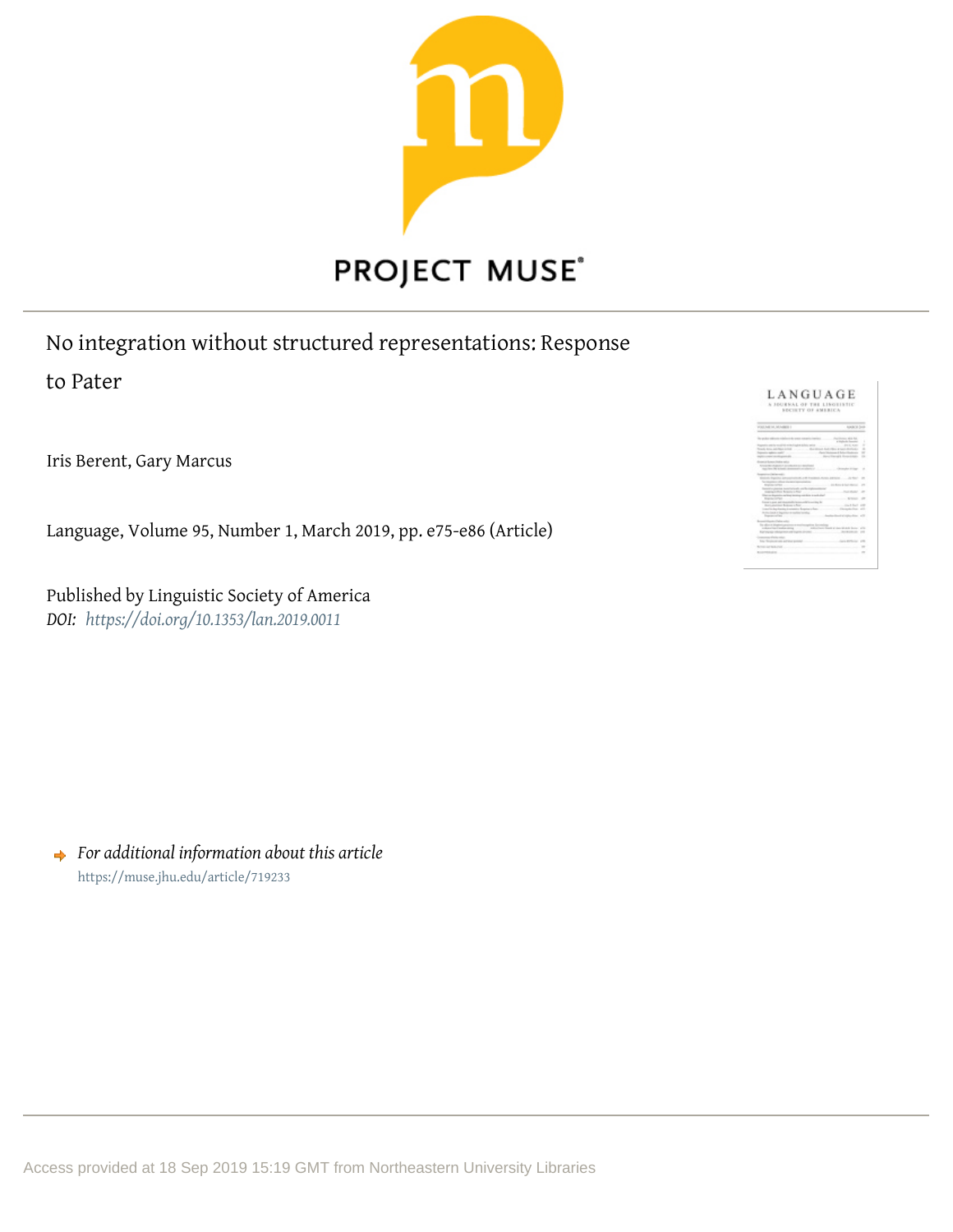## PERSPECTIVES

# **No integration without structured representations: Response to Pater**

# *Northeastern College of Science New York University*

# IRIS BERENT GARY MARCUS

Pater's (2019) expansive review is a significant contribution toward bridging the disconnect of generative linguistics with connectionism, and as such, it is an important service to the field. But Pater's efforts for inclusion and reconciliation obscure crucial substantive disagreements on foundational matters. Most connectionist models are antithetical to the algebraic hypothesis that has guided generative linguistics from its inception. They eschew the notions that mental representations have formal constituent structure and that mental operations are structure-sensitive. These representational commitments critically limit the scope of learning and productivity in connectionist models. Moving forward, we see only two options: either those connectionist models are right, and generative linguistics must be radically revised, or they must be replaced by alternatives that are compatible with the algebraic hypothesis. There can be no integration without structured representations.\*

*Keywords*: algebraic rules, structured representation, connectionism, associationism, the computational theory of mind

**1.** INTRODUCTION. The rise of connectionism in the mid-1980s (Rumelhart et al. 1986) has sparked a debate that has been raging for three decades, continuing to this day (e.g. Fodor & Pylyshyn 1988, Pinker & Prince 1988, Elman et al. 1996, Marcus 2001, 2018, Berent 2013, Frank et al. 2013). It is difficult to understate the urgency of those exchanges; indeed, the stakes could not be higher. Connectionism has challenged the very foundation of cognitive science—what are mental representations, how do they support productivity, and how is knowledge acquired.

Language has been right at the heart of those discussions. Yet, surprisingly, this controversy has had only limited impact on linguistics. Connectionism has contributed to optimality theory (Prince & Smolensky 2004 [1993]) and inspired analogical models of language (Pierrehumbert 2001, Bybee & McClelland 2005). But many linguists rarely consider the connectionist debate and how it speaks to the fundamental theoretical tenets that shape their daily research practices.

Pater's (2019) expansive review is a significant step toward bridging the disconnect with connectionism, and as such, it is an important service to the field. Pater concludes his piece with a call for integration, collaboration, and fusion, and the appeasing tone is certainly welcome. Still, in our view, Pater's efforts for inclusion and reconciliation may have gone too far, inasmuch as they have obscured crucial substantive disagreements. The gist of Pater's article seems to be that the disagreements between connectionism and generative linguistics are more apparent than real. Pater asserts that the two traditions emerging from the generative work of Chomsky (1957) and the neural network approach of Rosenblatt (1957) are distinct, and yet, when he is through, it is hard to see exactly where he thinks the difference lies. Evidence to the contrary, as in the work of Pinker and colleagues (Pinker & Prince 1988, Prasada & Pinker 1993, Kim et al. 1994, Marcus et al. 1995, Berent et al. 1999, Pinker 1999, Pinker & Ullman 2002) is brushed aside as one that is 'not inherent to a generative analysis' (p. e53), as if differences in opinion are matters of emphasis, not substance.

Printed with the permission of Iris Berent & Gary Marcus. © 2019.

<sup>\*</sup> This research was supported by NSF grants 1528411 and 1733984 (PI: IB).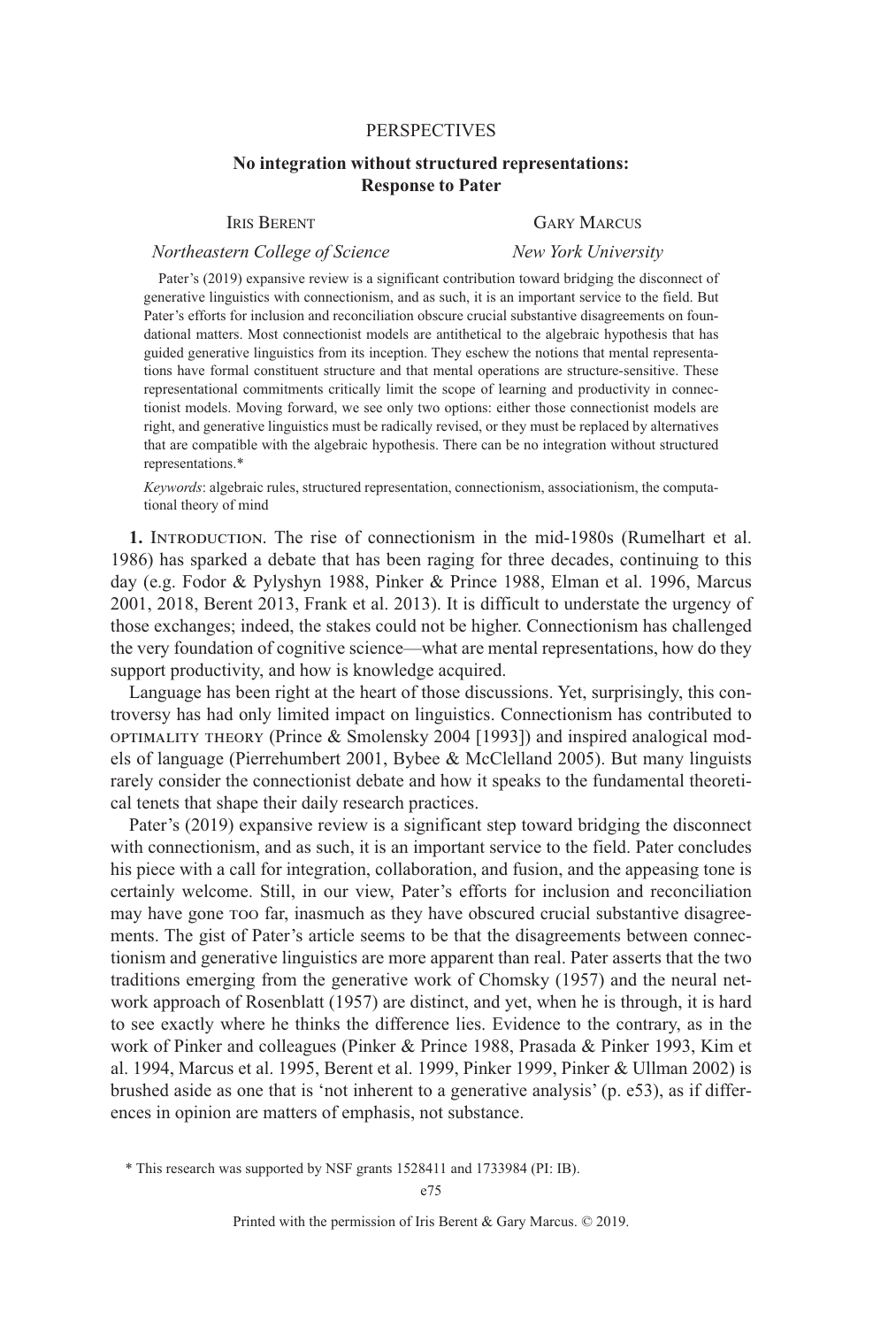In our view, the differences are real and cannot be effectively bridged unless they are first understood and acknowledged. Of course, we certainly agree with Pater's view that both Chomsky and Rosenblatt are ultimately concerned with the same thing: how complex behavior emerges from bounded computational systems. But sharing that premise does not mean the two approaches are aligned in their details.

One way in which the two approaches apparently differ is a red herring; ostensibly, Rosenblatt's tradition is more concerned with the neural substrates of cognition. Socalled neural networks are often described as being inspired by the brain, while Chomsky and researchers in his tradition often make no such claims (other than to note that all linguistic behavior originates in the brain). But here the difference really is more apparent than real; as Francis Crick pointed out long ago, most neural networks are not all that neural (Crick 1989). There is a school of researchers who try to build models of neural responses that are deeply rooted in details about neurotransmitters and brain wiring, but the 'neural networks'that try to capture linguistic phenomena do nothing of the sort. Nobody has (yet) proposed a detailed brain simulation that bridges between, say, syntactic representations and the detailed mechanisms of synaptic potentiation. It may be an advance when that happens, but that is not what is on the table. The real differences, we believe, lie elsewhere, in foundational matters related to the representational commitments made by the two approaches. Here, we articulate these notions and demonstrate their farreaching consequences with respect to learning and generalization.

**2.** Representational commitments. Researchers on both sides of the divide will agree that speakers readily generalize their knowledge to novel forms—I say *blix*, you pluralize it as *blixes*; I go *gaga*, tomorrow you'll invent *dada*. The two approaches differ sharply in how they account for such generalizations. It is worth exploring at some length how the two approaches account for language, given how much is at stake.

The ALGEBRAIC approach (Chomsky & Schützenberger 1963, Fodor & Pylyshyn 1988, Pinker & Prince 1988, Pinker 1991, Marcus 2001) attributes such generalizations to operation on abstract categories, such as 'Noun' and 'X' ('any syllable').

The associationist approach, realized in many neural networks, denies that such categories play a causal role in cognition and that abstract operations over those categories (rules) play a role in language. Instead, the associationist approach asserts that learners induce only associations between specific lexical instances and their features—those of *dada* and *blix*, for instance (Rumelhart & McClelland 1986, Plunkett & Juola 1999, Ramscar 2002, Bybee & McClelland 2005).

Each of these proposals assumes that regularities are partly learned from experience, and as Pater points out, each form of learning also commences with some innate endowment and generates some abstract structure. There are nonetheless substantive differences in what type of structure is given, what is learned, and how far knowledge generalizes (discussed in detail in Marcus 2001).

**2.1.** THE ALGEBRAIC HYPOTHESIS. The algebraic account assumes that the CAPACITY to operate on abstract categories is available innately. This does not necessarily mean that specific categories and principles (Noun, the head parameter) are innate. Rather, it means that learning mechanisms that operate algebraically, over abstract rules, are present in advance of learning. These algebraic mechanisms chiefly include the capacity to form equivalence classes—abstract categories that treat all of their members alike and to operate over such classes using variables.

In this view, algebraic mechanisms are critical for generalization. A noun is a noun is a noun, no matter whether it is familiar or novel (e.g. *dog* vs. *blix*), and indeed, even if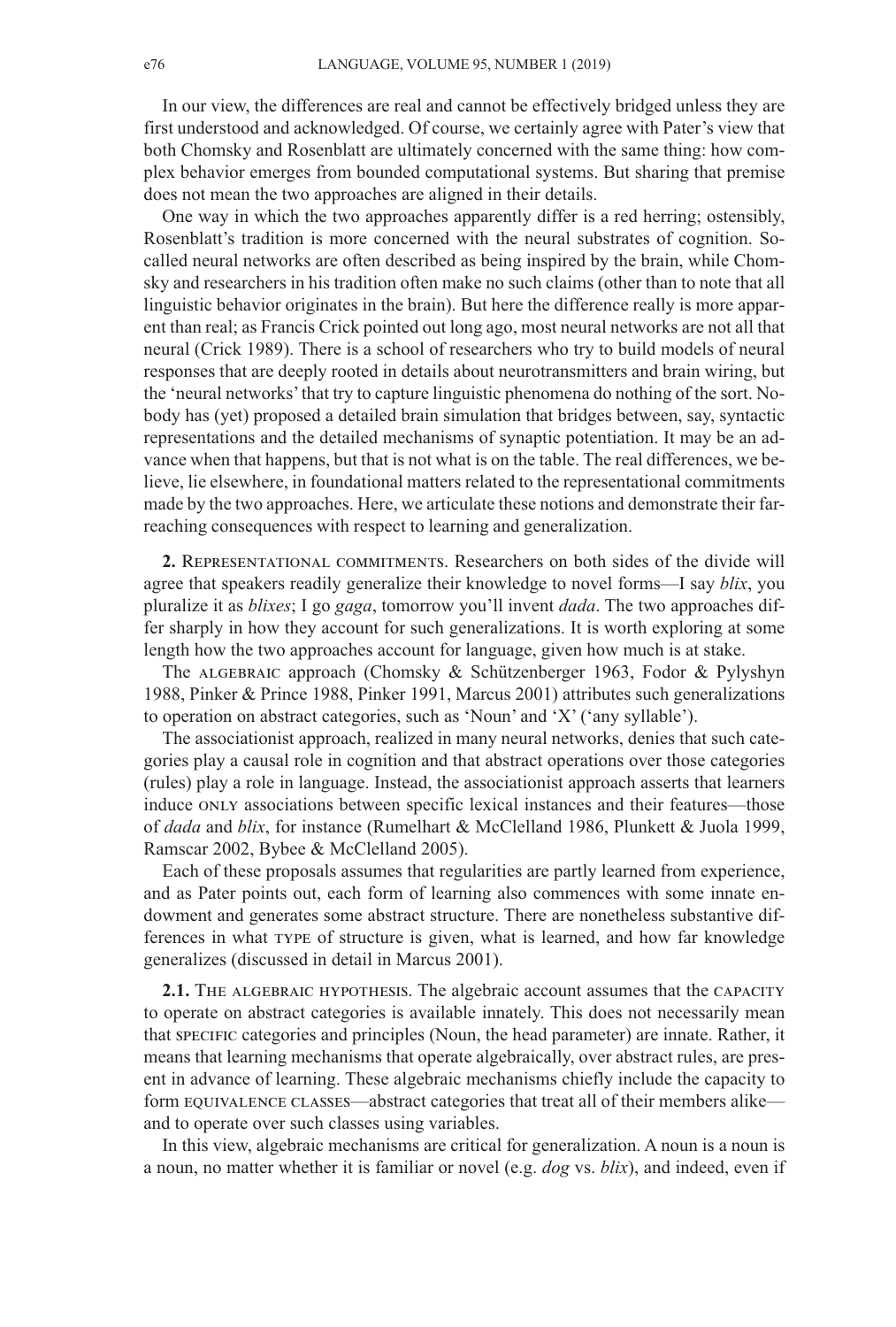some of its elements are entirely nonnative to the language (e.g. *Bach*). Because the regularities extracted by the learner concern such abstract equivalence classes, not lexical instances, they are bound to generalize across the board, to any potential member of the class.

Algebraic operations over variables also provide the means to combine these classes to form a hierarchical structure that maintains two lawful relations to its components. One relation is systematicity. If you know about *blue dogs* and *daxes*, you can readily understand alternatives built on similar bedrock, such as *blue daxes*; likewise, knowledge about the well-formedness of *baba* and *dada* will readily allow you to form *gaga*. In each case, you extract a formal structure  $(Adjective + Noun; XX)$  which you can apply to novel instances. Furthermore, knowledge of these complex forms entails knowledge of their components. Knowledge of *blue dogs* entails knowledge of *dogs*, and if a language allows the geminate in *agga*, it must also allow the singleton *g* (Berent 2013). This relation between complex forms and their parts reflects compositionality.

Across-the-board generalizations, systematicity, and compositionality are three of the main hallmarks of algebraic systems. In a seminal paper, Fodor and Pylyshyn (1988) show how these properties follow from the structure of mental representations and the operations that manipulate them.

First, representations are discrete symbols, inasmuch as they link form and meaning, akin to the Saussurean notions of a signifier and a signified—the meaning of DOG is'canine', whereas the meaning of a phoneme  $(\frac{g}{)}$  is the information it conveys within the phonological system. Second, Fodor and Pylyshyn contrast between atomic and complex representations. The concept of a *blue dog*, for instance, has complex meaning that is composed of two semantic atoms—for *blue* and *dog*, respectively. Each such semantic value, in turn, is expressed by a signifier—simple or complex. A geminate /gg/ is likewise semantically complex, distinct from the atomic  $/g/$ , akin to the relation between the complex plural *blixes* and the simplex base *blix*. Third, and crucially, the meaning of complex representations is lawfully linked to its syntactic form. So if we assume that *blue dog* has a complex meaning, its form must be likewise complex, rather than atomic; and if the notion *blue* is atomic, its form must be atomic as well. The converse—complex meaning expressed by atomic form, or atomic form expressing complex meaning—are typically avoided. Finally, mental operations are STRUCTURE-SENSITIVE—they operate only on the form of representations and ignore their meaning.

In light of these assumptions about structure-sensitive operations, systematicity, compositionality, and unbounded generalizations follow automaticity. Knowledge of the semantically complex *blue dog* entails knowledge of the atomic *dog* (and *blue*) because the latter is literally part and parcel of the former. And because *brown dog* and *blue dog* have identical structures, and it is this structure that determines their semantic interpretation, knowledge of *brown dog* will automatically allow you to envision what the novel *blue dog* means. The same holds for *gaga* and *blixes*—each is a symbol with a complex meaning and a complex form (XX, and Noun+S<sub>plural</sub>), respectively, and for this reason, knowledge of the complex form entails knowledge of its constituents. In fact, this consequence is GUARANTEED—it follows mechanically from the structure of the representations. In other words, the structure of representations plays a CAUSAL role in computations.

Linguists readily recognize many of these assumptions in their own work: the constituent structure of representation matters precisely because it is the putative cause of linguistic processes. And it is for this reason that linguists carefully attend to the formal structure of their accounts. Fodor and Pylyshyn articulate why structure is necessary: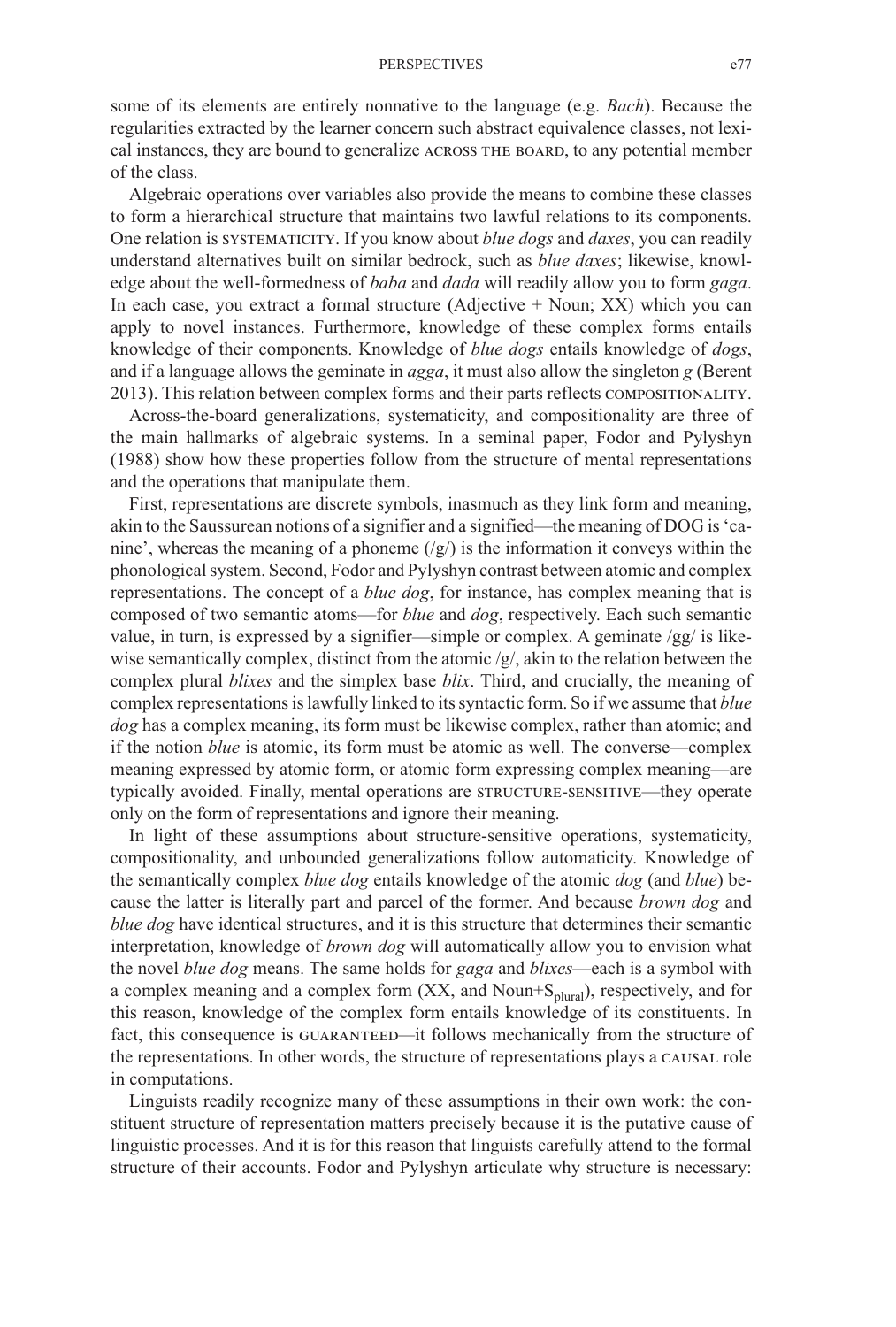form ensures that semantic relations between mental representations are preserved by the brain—a physical machine. How the brain encodes form (or meaning, for that matter) is unknown (Gallistel 2017), but it is not unreasonable to assume that the brain represents formal structure (for specific proposals, see Marcus 2001). And if these categories are open-ended, then this machinery also ensures productivity. So if linguistic operations are sensitive to the constituent structure of forms, then it is possible to envision how, in principle, the brain could give rise to linguistic productivity, systematicity, and compositionality. It is this innate capacity to exhibit structure-sensitive operations over equivalence classes that we refer to as ALGEBRAIC, following Marcus (2001). The view is distilled in 1.

- (1) The algebraic hypothesis
	- a. Structured representations
		- (i) Categories (e.g. Noun) form equivalence classes, distinct from their members (e.g. *dog*).
		- i(ii) Mental representations are symbols (either simple or complex).
		- (iii) The meaning of complex representations depends on the syntactic structure of their form and the meaning of their simple constituents.
	- b. Structure-sensitive processes
		- (i) Mental processes manipulate the syntactic form of representations in a manner that is blind to their semantic content.
		- i(ii) Mental processes operate on variables.

Notice that the notion of algebraic operations (or algebraic rules) is broader than the standard notion of 'rules' in linguistics. While linguists typically use 'rules' to refer to 'recipes' for mapping inputs (a head and a complement) onto outputs (an X-bar), algebraic rules also encompass structure-sensitive constraints on outputs ('A projection has a head'). Both views commonly assume equivalence classes, structured representations, and structure-sensitive operations, as summarized in 1.

**2.2.** Associationism. Associationism outright rejects each of the foundational assumptions in 1. For example, in Rumelhart and McClelland's past-tense model, learning begins with two arrays of feature-triplets, one serving as input and one serving as output, and a set of connections between the input and output layers. By design, as part of the challenge to classical approaches, there are no systematic links between the forms of representations and their meanings: the form of *liked* (semantically complex) is no different from the form of *like* (simple) or the irregular *went*—so called because, in the algebraic account, the meaning of *went* is complex, but its form is not. In the associationist hypothesis, distilled in 2, these representations do not differ in kind.

- (2) The associationist hypothesis
	- a. Mental operations consist of associations between inputs and outputs, induced by experience.
	- b. There are no abstract categories distinct from their instances.
	- c. There are no systematic links between the structure of mental representations and their meaning.

This is not to say that associationism single-handedly rejects all forms of 'abstraction' and 'structure'. As Pater points out, the past-tense model includes abstract features (not sensory impressions or motor commands), and the model also has some measure of structure (e.g. the triplet structure of its representation, and the learned associations between inputs and outputs). What is critically eliminated from this account is the systematic link between syntactic form and meaning, along with structure-sensitive operations.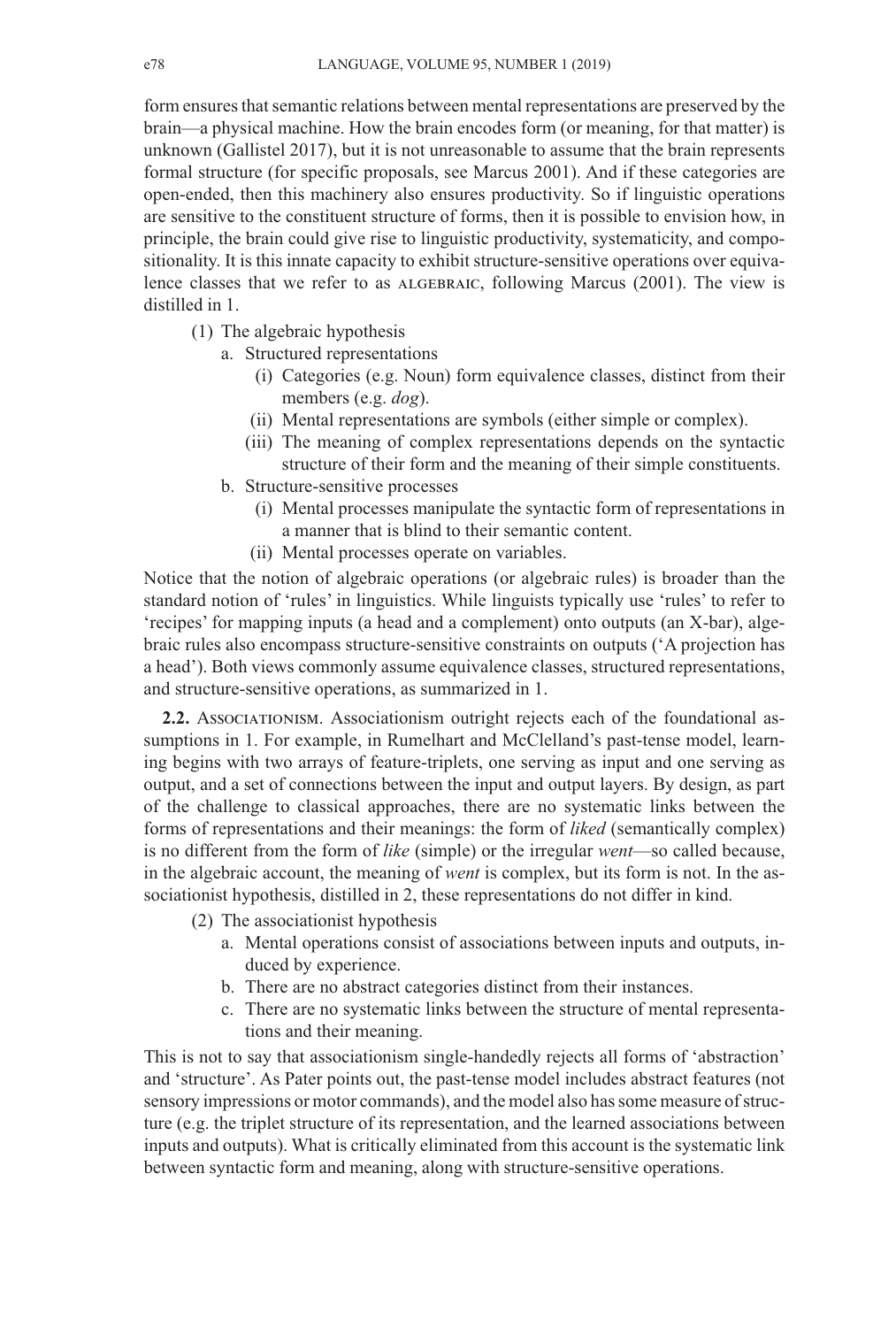### PERSPECTIVES e79

Additionally, not all forms of connectionism subscribe to associationism, just like not all'generativist'models are algebraic. Outside of neural networks, associationism hasinspired linguists to explore other computational approaches that seek to induce knowledge of language by relying on minimal innate structure. For example, Hayes and Wilson's 2008 maximum entropy (MaxEnt) model induces phonological constraintsfrom strings of feature matrices; there are otherwise no innately structured representations or operations over variables. But despite the elimination of algebraic mechanisms, these associationist networks (connectionist or otherwise) have been shown to learn and generalize.

How is this possible? How could minimalist representations give rise to such powerful learning outcomes? Rumelhart and McClelland believe that the answer lies in the richness of linguistic experience—a claim that deliberately challenges Chomsky's assertions about the poverty of the input. Indeed, Rumelhart and McClelland envision that their research program will ultimately eliminate any innate linguistic knowledge altogether:

We chose the study of acquisition of past tense in part because the phenomenon of regularization is an example often cited in support of the view that children do respond according to general rules of language. Why otherwise, it is sometimes asked, should they generate forms that they have never heard? The answer we offer is that they do so because the past tenses of similar verbs they are learning show such a consistent pattern that the generalization from these similar verbs outweighs the relatively small amount of learning that has occurred on the irregular verb in question. We suspect that essentially similar ideas will prove useful in accounting for other aspects of language acquisition. We view this work on past-tense morphology as a step toward a revised understanding of language knowledge, language acquisition, and linguistic information processing in general. (Rumelhart & McClelland 1986: 267–68)

The apparent success of connectionist models should give linguists reasons to pause and ponder. If a model that eschews the algebraic machinery standard to generative models can learn and generalize, then perhaps there are no structured representations syntactic constituents, syllables, or morphemes—and no rules or constraints. And if such structural representations are eliminated from the initial state of learning, then learners obviously could not encode innate universal constraints on language structure either. Associationism would thus deny the learner the representational mechanisms necessary to represent universal grammar. On this view, the entire research program of generative linguistics is seriously off track.

**3.** Is associationism a mere notational variant of algebraic rules? Although people have often imagined that the algebraic and associationist hypotheses are mutually incompatible, Pater seems to believe that the distance between the generative and connectionist traditions is not as large. Referring to Elman's (1991) associationist recurrent neural network model of syntax, Pater notes that:

A hidden layer can form abstract representations of the data, and there are some hints in Elman's results that those representations may do the work of explicit categories and constituent structure, but much research remains to be done, even today, to determine the extent to which they can. (p. e60)

The key to bridging the gulf separating the two traditions is presented by the promise of 'emergentism'. On this view, the initial state of learning does not encode structured representations and rules. Thus, as an account of the initial state of learning, this view sides with associationism and sharply differs from the algebraic hypothesis. But this may not be the case for the final state. On Pater's formulation, as we understand it, algebraic mechanisms might spontaneously emerge.

It is for this reason that Pater presents the contrast between 'innatism' (in the algebraic hypothesis) and 'emergentism' (in 'associationism') as a false dichotomy. And if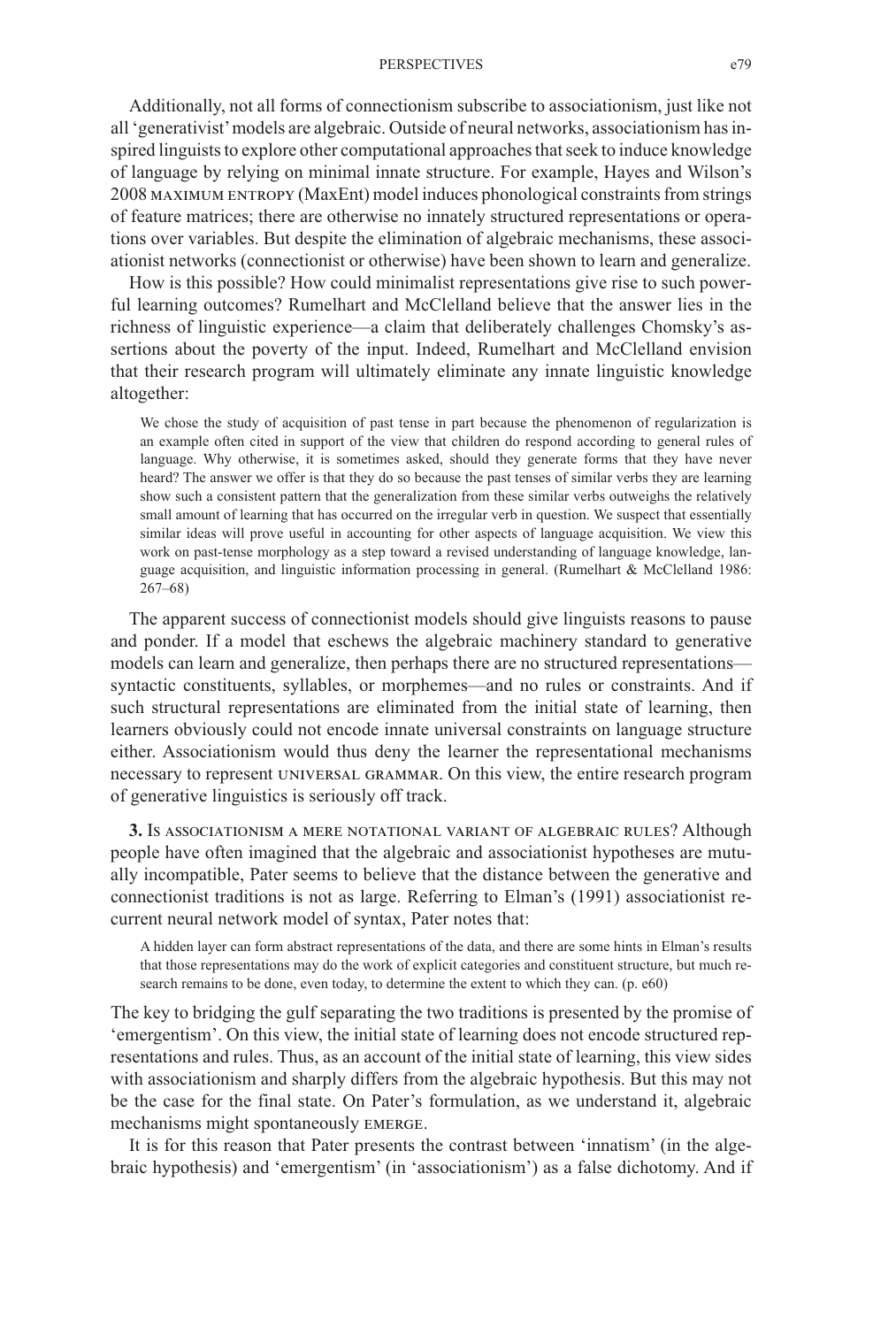algebraic mechanisms can spontaneously arise, then the two hypotheses—algebraic and associationist—would not only be compatible and complementary; they would also be essentially isomorphic. Pater, then, would certainly be right to encourage the fusion of the two traditions. As an account of the final state, associationism would be merely a notational variant of algebraic rules.

But as we show here, the promise of 'emergentism' does not seem to materialize, and associationism does not beget rules. When one looks carefully at the nature of linguistic generalizations, it becomes apparent that associationist networks systematically fail to capture the empirical facts.

**4.** The scope of linguistic generalizations. Generalization presents the quintessential test of learning, and it initially appeared that associationist models passed it with flying colors. When Rumelhart and McClelland first presented their model with *mate* a regular verb that the model had not previously encountered—the model's most frequent response was *mated*—generalization without algebraic representation. And as Pater points out, subsequent models with improved (more realistic) phonological representations produced even better outcomes. These results would seem to suggest that an algebraic machinery 'emerges' during the learning process. But a closer inspection suggests that this conclusion was premature.

The hallmark of algebraic rules is not simply the capacity to generalize. Rules generalize across the board. They can extend generalizations to any member of a category, irrespective of its similarity to training items, and they obey systematicity and compositionality. For example, a model trained on the English past tense should be able to generalize regular inflection not only to *jake* (similar to the regular verbs *bake*, *fake*) but also to [x]*ake* (with a nonnative English phoneme)—an exemplar that is dissimilar to English verbs. Similarly, a reduplication model trained on [ba] ([ba]  $\rightarrow$  [baba]) will generalize [xa] to [xaxa].

Why are algebraic rules so powerful? The reason is simple, and, as noted earlier, it follows directly from the representational commitments of algebraic models. Because algebraic representations are systematically structured (e.g. *baked* and [x]*aked* share the same syntactic form, Verb+suffix) and compositional (the *-ed* suffix makes the same contribution to *baked* and [x]*aked*), and because mental operations are structure-sensitive, generalizations depend ONLY on the structure of mental representations; they are literally blind to the idiosyncrasies of *bake* and [x]*ak*e. Across-the-board generalizations, then, are the inevitable reflex of algebraic machinery.

Generalizations, then, offer a concrete litmus test for computational properties of a model. If algebraic machinery could 'emerge' spontaneously in connectionist models, then such models should not merely generalize; they should generalize across the board, irrespective of whether test items are similar or dissimilar to training items, and these generalizations should respect systematicity and compositionality. But if these models track the statistical structure of specific instances (in line with associationism), then generalizations should depend on the similarity of test items to training items.

Before we proceed to evaluate this prediction, however, we need a more precise definition of 'similarity'. And indeed, what counts as 'similar' critically depends on the phonological representation employed by the model and the properties of the training and test items. To see this, compare the generalization of the reduplication function to two novel test items: [pa] and [xa] in two conditions. In both conditions, the model is trained on the same two items, [ba] and [ta]. But in one condition, these items are represented using segments, whereas in the other, the representation encodes features (for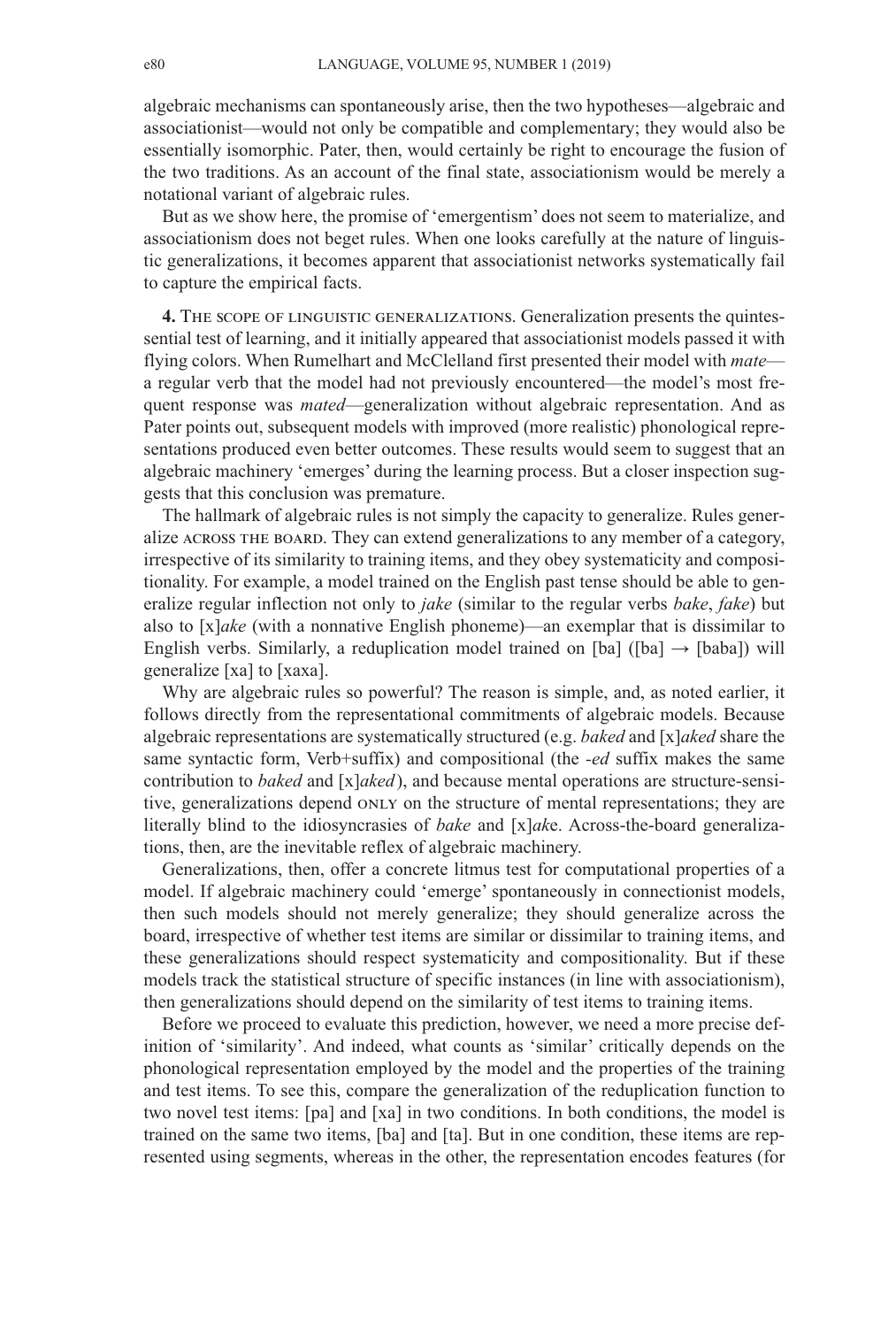simplicity, we consider only a small subset of the consonantal features). The potential challenge to the learner in the two cases is vastly different.



TABLE 1. Generalization based on segmental representations.

When the representation is segmental, [pa] and [xa] are equally similar to training items (as seen in Table 1); this is evident from the overlap between test items and training items (shared elements are indicated by a plus sign; elements that are not shared are marked by 0). The potential challenge to the learner changes drastically if the same items are encoded using features (as seen in Table 2). Now, [pa] can be exhaustively described by features that have all been trained on, so this item is quite similar to the training items. In contrast, [xa] includes features that were never encountered during training, so this test item is far less similar to the training set. Marcus (1998, 2001) refers to the former test item ([pa]) as one that is situated within the training space, whereas the latter ([xa]) falls outside the training space.

|                      | LABIAL | <b>CORONAL</b> | <b>VELAR</b> | <b>FRICATIVE</b> |
|----------------------|--------|----------------|--------------|------------------|
| [ba]<br><b>TRAIN</b> | $\pm$  |                |              |                  |
| [ta]                 |        | -              |              |                  |
| [pa]<br><b>TEST</b>  | $^+$   |                |              |                  |
| [xa]                 |        |                | $\Omega$     | 0                |

TABLE 2. Generalization based on featural representations.

For the algebraic hypothesis, the notion of the training space is irrelevant—generalization depends only on whether the test item belongs to the relevant class  $(X = \text{sylla-}$ ble), and the answer, in both cases, is decidedly 'yes'. But if the model only extracts the statistical cooccurrence between the features encountered during training, then performance in the cases should differ. An associationist model should be able to generalize within the training space, but fail to extend the generalization to test items that fall outside it. And these contrasting predictions allow us to determine whether algebraic rules can emerge in the course of learning.

Marcus (1998, 2001) systematically evaluated this question in various associationist connectionist models (a feedforward network and a simple recurrent network) using two distinct functions: reduplication and the past tense. Recent research by Loula, Baroni, and Lake (Lake & Baroni 2017, Loula, Baroni, & Lake 2018) extended this investigation to explore the capacity of various recurrent connectionist networks to exhibit systematicity and compositionality. One set of simulations examined whether a network trained on *jump twice* and *sing twice* will systematically generalize to *dax twice* (Lake & Baroni 2017). Another set of experiments examined whether knowledge of complex forms, such as *jump around right*, entails knowledge of its component *jump right* (Loula et al. 2018).

The results across these distinct models and numerous case studies were quite clear. Associationist models were able to generalize within the training space, but consistently failed to systematically generalize to items that fell beyond it. For example, in the Loula, Baroni, & Lake 2018 study, a network trained on *jump around left*, *jump left*, and *walk around right* readily generalized to *jump around right*. This is only expected,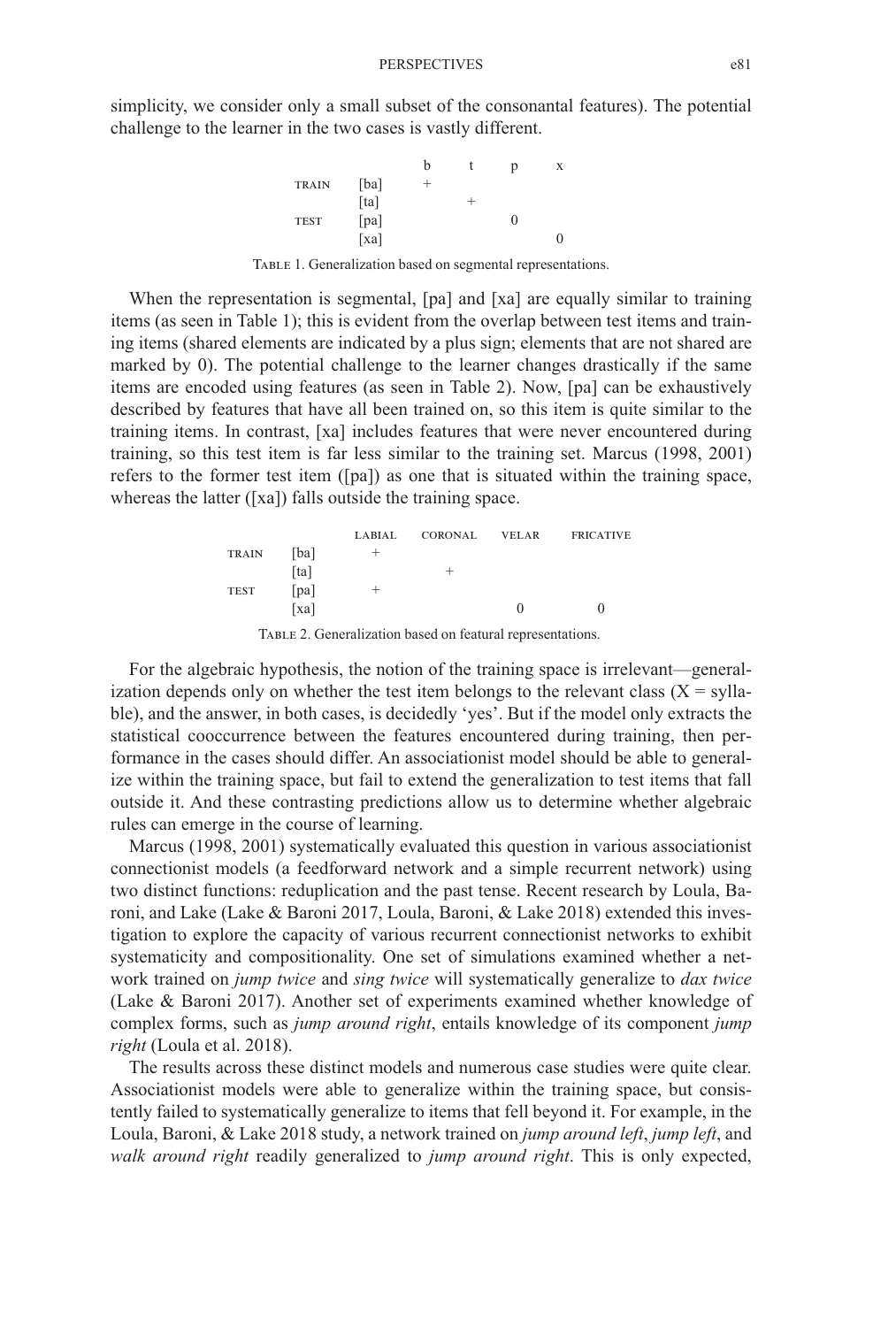given that all components of the test item (e.g. \_\_ *around right*) formed part of the training set. But when this specific bit of information was withheld (e.g. when trained on *jump left*, *jump around left*, *walk right*), generalization accuracy (to *jump around right*) dropped to 2.46%. It thus appears that these models have not induced an algebraic rule. When test items differ markedly from the training items, generalization fails.

As Pater correctly reminds us, connectionist networks are certainly able to implement algebraic mechanisms that are hardwired in the model 'innately', in advance of learning. For example, Smolensky (2006) has shown how the tensor product could be used to represent syllable structure in a connectionist model. Models equipped with operations over variables are demonstrably able to extend generalizations beyond the training space (Marcus 2001). However, associationist models that are not connectionist are not guaranteed to succeed. For example, the original MaxEnt model (Hayes  $\&$ Wilson 2008) lacked the capacity to operate over variables, and for this reason, it failed to extend generalizations across the board. Once this capacity was added to the model, across-the-board generalizations followed (Berent et al. 2012).

Summarizing then, generalizations are not all alike. While test items that fall within the training space can be readily mastered by associationist models, generalizations outside the training space present a serious challenge for such models.

**5.** Moving FORWARD. Pater's (2019) article calls for a fusion of generative linguistics with connectionism. He believes that the historic tensions between these two research traditions reflect mere differences in focus (on structured representations vs. learning, respectively), that the two perspectives are complementary, and that their integration could be fruitful.

In our view, these two approaches are largely antithetical. Most current connectionist models reject the fundamental representational commitments of generative linguistics. They eschew the notions that mental representations have formal constituent structure and that mental operations are structure-sensitive. These assumptions concerning the initial state shape the scope of learning. There is no hierarchical organization of sentences, morphemes, or syllables; such formal constituents play no causal role in mental processes. Instead, learners only extract the statistical structure of the lexicon. Productivity, then, is limited to lexical analogies; no linguistic generalizations can extend across the board. It is difficult to see how such mutually exclusive perspectives could be integrated.

Moving forward, we see only two options: either associationism (in the strong sense of an alternative to algebraic rules) is right and generative linguistics must be radically revised, or the strong associationism hypothesis must be replaced by a weaker version that is compatible with the algebraic hypothesis that has guided the generativist tradition. To adjudicate between these possibilities, there is a need for both computational and empirical research effort.

At the computational level, we need a more targeted investigation of generalization. Most researchers still evaluate their models by examining WHETHER they can generalize to new test items, rather than examining in detail which generalizations are and are not made. The results of Marcus (1998, 2001) and his followers (Berent et al. 2012, Lake & Baroni 2017, Loula et al. 2018) suggest that this is too coarse of a test. Generalizations falling within the training space are no guarantee that a model can freely generalize. So to evaluate the algebraic hypothesis, the scope of generalizations is paramount, and so is the investigation of systematicity and compositionality. It is only through such a targeted research program that one could determine whether alge-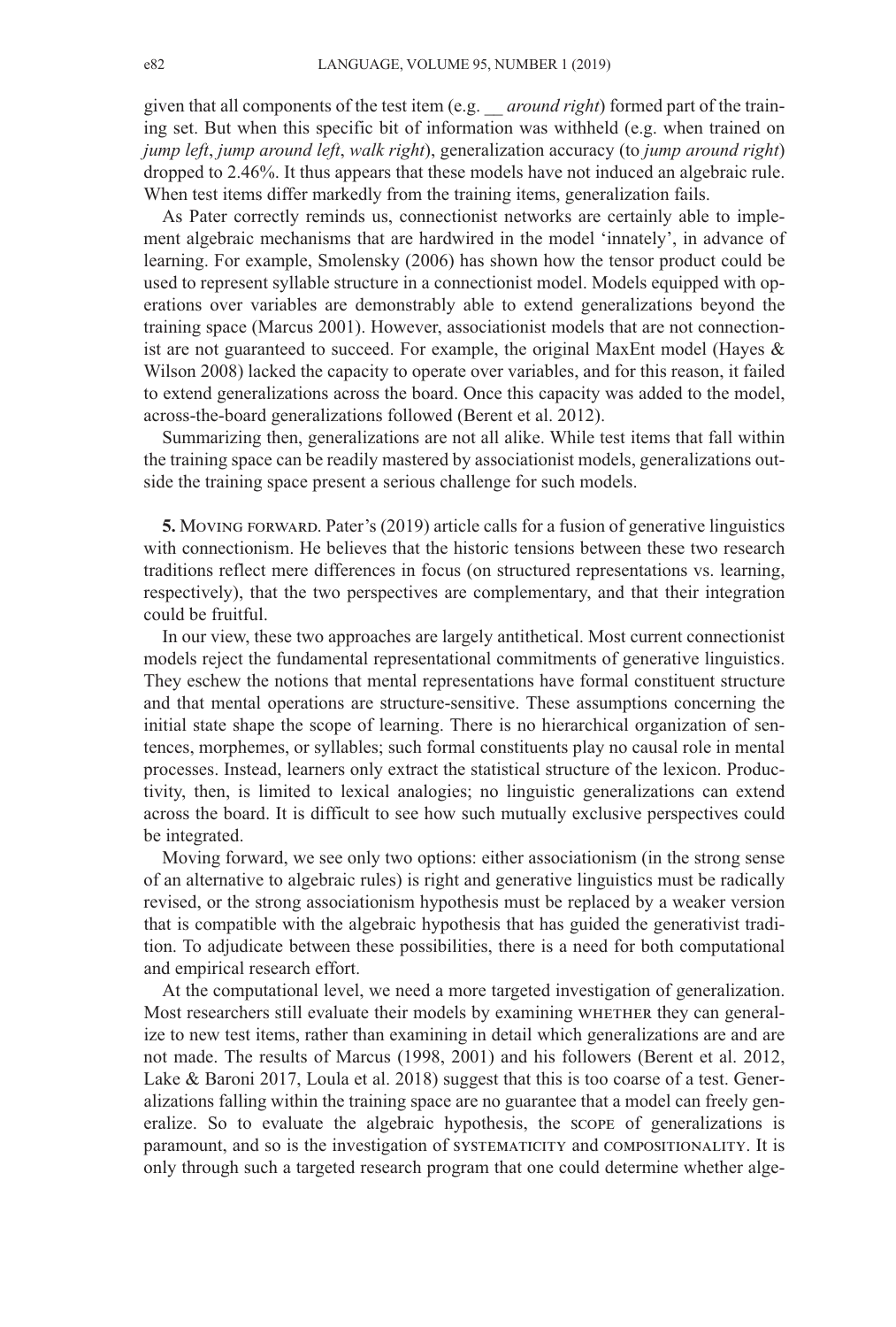### PERSPECTIVES e83

braic machinery is emergent (as implied by Pater) or whether it must be hardwired in the model innately, in advance of learning (as suggested by Marcus).

Equally important is the evaluation of generalizations in human learners. Informed by their own intuitions, generativist linguists have assumed that humans can generalize freely, beyond the training space. But analytical judgments obtained leisurely, off-line, hardly demonstrate that people can extend such generalizations systematically in online language processing. While there are a handful of results that are consistent with this possibility (Berent, Marcus, et al. 2002, Berent et al. 2014, Berent & Dupuis 2018), the scope of linguistic generalizations is rarely considered. This remains an urgent question for further empirical evaluation.

Before closing, we wish to briefly touch on innateness. Pater seems to brush the innateness question aside, suggesting that all models assume some measure of innateness, and in a sense, he is of course right. But this truism does not mean that the innateness question is inconsequential; what is innate matters. Associationist systems typically assume only some intrinsic phonological features along with machinery for analyzing correlation, and they wind up being unable to capture the richness of compositionality; generative approaches typically presume that, at the very minimum, the machinery of compositionality is innate, and they seek to understand nuanced linguistic relationships as a function of such machinery.

Where the associationist approach has yielded relatively little in the way of specific characterizations of the sort of linguistic phenomena that are the bread and butter of generative linguistics, one might well wonder where the attraction to the more impoverished associationist view lies; in our view, it lies in an oft-held allergy to nativism. Researchers such as Elman et al. (1996), Evans (2014), and Everett (2016) often suggest that innate ideas (of any kind) are biologically implausible, and so are innate linguistic primitives and constraints. Associationism eliminates the tensions surrounding innateness. If there are no rules, then there could be no innate universal rules either. And although connectionist networks de facto encode linguistic knowledge, not brain activity, much of the excitement surrounding connectionism has to do with the hope of reducing the cognitive (mentalistic) level of explanation to the body—either the brain or sensory organs.

We do not believe that these concerns have any scientific merit. The notion of innate ideas is perfectly compatible with modern biology (Marcus 2004), and it is in line with the large literature on infant core cognition (Bloom 2004, Spelke & Kinzler 2007, Bloom 2013). In fact, a recent line of research suggests that the resistance to innate ideas could well be grounded in core cognition itself (Berent et al. 2019). To be clear, this does not show that scientists are biased, and it certainly does not demonstrate that language is innate. But these results do suggest that the promise of connectionism to minimize innate knowledge and ground it in the body resonates with common biases that lie deep within the human mind.

Finally, some words about integration. Our discussion so far has considered associationism—a view that, by definition, is incompatible with the algebraic hypothesis. But a weaker claim that some linguistic generalizations are formed by associations could certainly live side by side with the algebraic view—this is precisely the approach presented by Pinker and colleagues.

In our view, this integration is not only possible but also necessary. The large literature on statistical learning shows that humans (including young infants) can generalize by relying on mechanisms that are clearly NOT algebraic (MacDonald et al. 1994, Saffran et al. 1996). For example, people demonstrably generalize irregular inflection to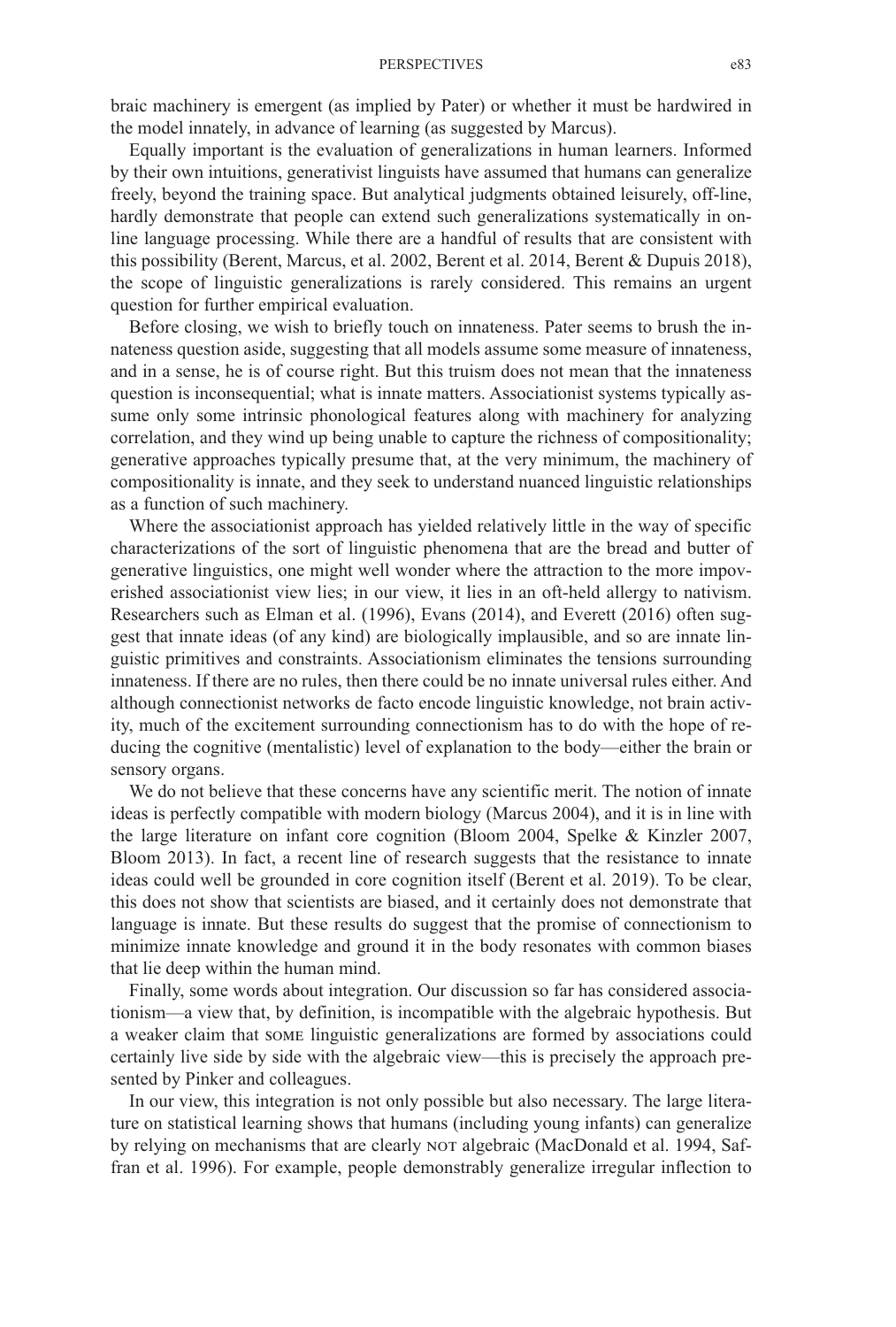novel forms (e.g. *bouse–bice*). As Pater notes, one could, of course, try to capture these generalizations by rules (Chomsky & Halle 1968, Yang 2002, Albright & Hayes 2003), but this move seems unmotivated. Irregular generalizations are exquisitely sensitive to similarity—the greater the phonological and semantic similarity to *mouse*, the more likely people are to choose *bice* (Prasada & Pinker 1993, Berent, Pinker, & Shimron 2002, Ramscar 2002). Such generalizations have all the hallmarks of an associative, rather than an algebraic, process; the distinct neural underpinnings are also in line with this view (Sahin et al. 2009).

A full account of linguistic productivity would likely require the synthesis of associative mechanisms along with algebraic rules. But this unification must maintain the representational commitments of the algebraic hypothesis that have guided the generative tradition from its inception. Without such structured representations as a bedrock, there can be no adequate integration.

# **REFERENCES**

- Albright, Adam, and Bruce Hayes. 2003. Rules vs. analogy in English past tenses: A computational/experimental study. *Cognition* 90.119–61. DOI: [10.1016/S0010-0277](http://dx.doi.org/10.1016/S0010-0277(03)00146-X) [\(03\)00146-X.](http://dx.doi.org/10.1016/S0010-0277(03)00146-X)
- Berent, Iris. 2013. *The phonological mind*. Cambridge: Cambridge University Press.
- BERENT, IRIS, and AMANDA DUPUIS. 2018. The unbounded productivity of (sign) language: Evidence from the Stroop task. *The Mental Lexicon* 12.309–41. DOI: [10.1075/ml](http://dx.doi.org/10.1075/ml.17016.ber) [.17016.ber.](http://dx.doi.org/10.1075/ml.17016.ber)
- Berent, Iris; Amanda Dupuis; and Diane Brentari. 2014. Phonological reduplication in sign language: Rules rule. *Frontiers in Language Sciences* 5:560. DOI: [10.3389/fpsyg](http://dx.doi.org/10.3389/fpsyg.2014.00560) [.2014.00560.](http://dx.doi.org/10.3389/fpsyg.2014.00560)
- Berent, Iris; Gary F. Marcus; Joseph Shimron; and Adamantios I. Gafos. 2002. The scope of linguistic generalizations: Evidence from Hebrew word formation. *Cognition* 83.113–39. DOI: [10.1016/S0010-0277\(01\)00167-6.](http://dx.doi.org/10.1016/S0010-0277(01)00167-6)
- Berent, Iris; Steven Pinker; and Joseph Shimron. 1999. Default nominal inflection in Hebrew: Evidence for mental variables. *Cognition* 72.1–44. DOI: [10.1016/S0010-0277](http://dx.doi.org/10.1016/S0010-0277(99)00027-X) [\(99\)00027-X.](http://dx.doi.org/10.1016/S0010-0277(99)00027-X)
- Berent, Iris; Steven Pinker; and Joseph Shimron. 2002. The nature of regularity and irregularity: Evidence from Hebrew nominal inflection. *Journal of Psycholinguistic Research* 31.459–502. DOI: [10.1023/A:1021256819323.](http://dx.doi.org/10.1023/A:1021256819323)
- Berent, Iris; Melanie Platt; and Gwendolyn M. Sandoboe. 2019. How we reason about innateness. Boston: Northeastern University, ms.
- Berent, Iris; Colin Wilson; Gary Marcus; and Doug Bemis. 2012. On the role of variables in phonology: Remarks on Hayes and Wilson 2008. *Linguistic Inquiry* 43.97–119. DOI: 10.1162/LING a 00075.
- Bloom, Paul. 2004. *Descartes' baby: How the science of child development explains what makes us human*. New York: Basic Books.
- Bloom, Paul. 2013. *Just babies: The origins of good and evil*. New York: Crown.
- BYBEE, JOAN, and JAMES L. MCCLELLAND. 2005. Alternatives to the combinatorial paradigm of linguistic theory based on domain general principles of human cognition. *The Linguistic Review* 22.381–410. DOI: [10.1515/tlir.2005.22.2-4.381.](http://dx.doi.org/10.1515/tlir.2005.22.2-4.381)
- Chomsky, Noam. 1957. *Syntactic structures*. The Hague: Mouton.
- Chomsky, Noam, and Morris Halle. 1968. *The sound pattern of English*. New York: Harper & Row.
- Chomsky, Noam, and M. P. Schützenberger. 1963. The algebraic theory of context-free languages. *Studies in logic and the foundations of mathematics, vol. 35: Computer programming and formal systems*, ed. by P. Braffort and D. Hirschberg, 118–61. Amsterdam: Elsevier. DOI: [10.1016/S0049-237X\(08\)72023-8.](http://dx.doi.org/10.1016/S0049-237X(08)72023-8)
- Crick, Francis. 1989. The recent excitement about neural networks. *Nature* 337.129–32. DOI: [10.1038/337129a0.](http://dx.doi.org/10.1038/337129a0)
- ELMAN, JEFFREY L. 1991. Distributed representations, simple recurrent networks, and grammatical structure. *Machine Learning* 7.195–225. DOI: [10.1023/A:1022699029236.](http://dx.doi.org/10.1023/A:1022699029236)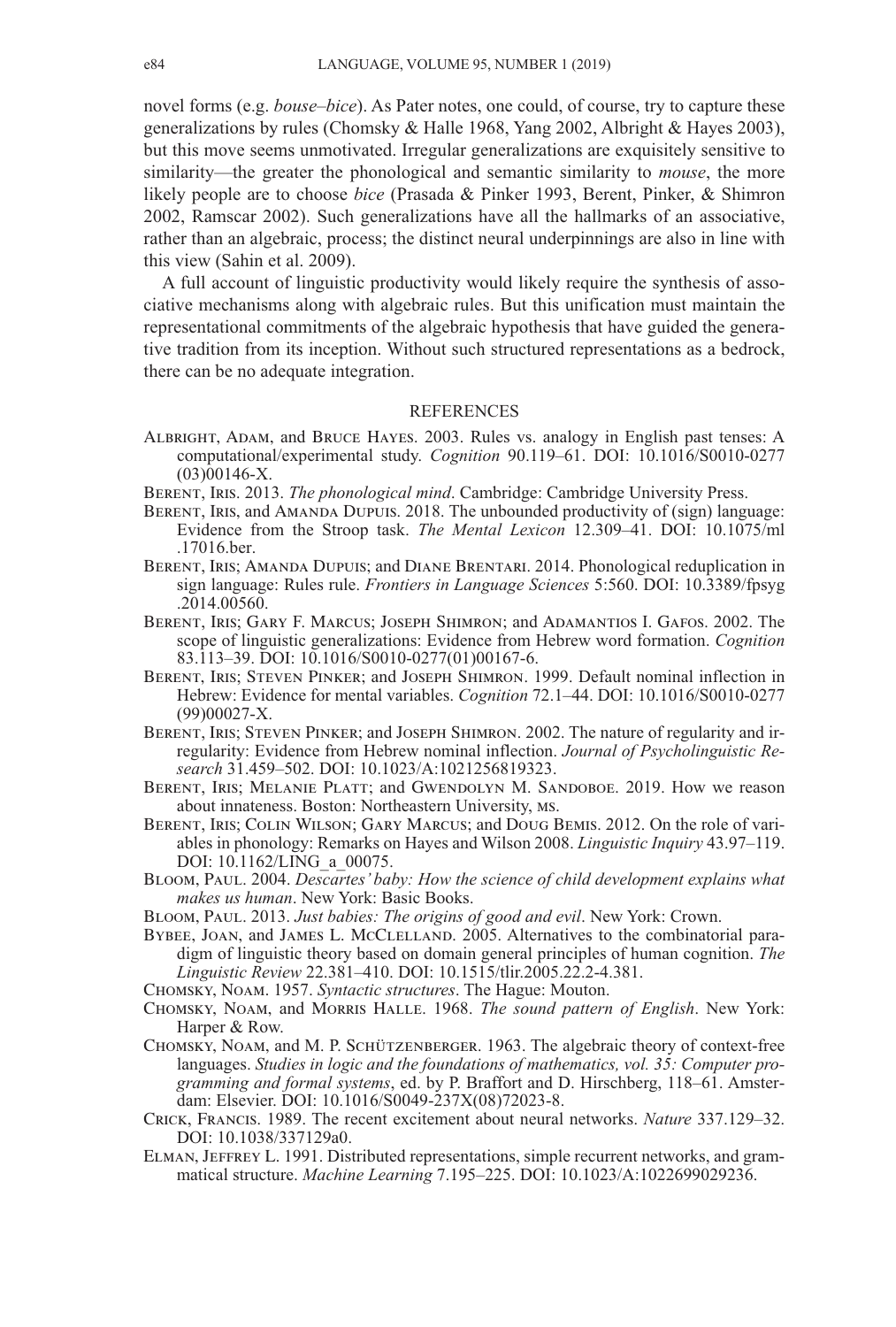- Elman, Jeffrey L.; Elizabeth A. Bates; Mark H. Johnson; Annette Karmiloff-SMITH; DOMENICO PARISI; and KIM PLUNKETT. 1996. *Rethinking innateness: A connectionist perspective on development*. Cambridge, MA: MIT Press.
- Evans, Vyvyan. 2014. *The language myth: Why language is not an instinct*. Cambridge: Cambridge University Press.
- EVERETT, DANIEL LEONARD. 2016. *Dark matter of the mind: The culturally articulated unconscious*. Chicago: University of Chicago Press.
- Fodor, Jerry A., and Zenon W. Pylyshyn. 1988. Connectionism and cognitive architecture: A critical analysis. *Cognition* 28.3–71. DOI: [10.1016/0010-0277\(88\)90031-5.](http://dx.doi.org/10.1016/0010-0277(88)90031-5)
- FRANK, ROBERT; DONALD MATHIS; and WILLIAM BADECKER. 2013. The acquisition of anaphora by simple recurrent networks. *Language Acquisition* 20.181–227. DOI: [10.1080/10489223.2013.796950.](http://dx.doi.org/10.1080/10489223.2013.796950)
- Gallistel, Charles R. 2017. The coding question. *Trends in Cognitive Sciences* 21.498– 508. DOI: [10.1016/j.tics.2017.04.012.](http://dx.doi.org/10.1016/j.tics.2017.04.012)
- Hayes, Bruce, and Colin Wilson. 2008. A maximum entropy model of phonotactics and phonotactic learning. *Linguistic Inquiry* 39.379–440. DOI: [10.1162/ling.2008.39.3.379.](http://dx.doi.org/10.1162/ling.2008.39.3.379)
- Kim, John J.; Gary F. Marcus; Steven Pinker; Michelle Hollander; and Marie Coppola. 1994. Sensitivity of children's inflection to grammatical structure. *Journal of Child Language* 21.173–209. DOI: [10.1017/S0305000900008710.](http://dx.doi.org/10.1017/S0305000900008710)
- LAKE, BRENDEN M., and MARCO BARONI. 2017. Generalization without systematicity: On the compositional skills of sequence-to-sequence recurrent networks. arXiv:1711.00350 [cs.CL]. Online: https://arxiv.org/abs/1711.00350.
- Loula, João; Marco Baroni; and Brenden M. Lake. 2018. Rearranging the familiar: Testing compositional generalization in recurrent networks. *Proceedings of the 2018 EMNLP workshop BlackboxNLP: Analyzing and Interpreting Neural Networks for NLP*, 108–14. Online: http://aclweb.org/anthology/W18-5413.
- MacDonald, Maryellen C.; Neal Pearlmutter; and Mark S. Seidenberg. 1994. The lexical nature of syntactic ambiguity resolution. *Psychological Review* 101.676–703. DOI: [10.1037/0033-295X.101.4.676.](http://dx.doi.org/10.1037/0033-295X.101.4.676)
- Marcus, Gary F. 1998. Rethinking eliminative connectionism. *Cognitive Psychology* 37.243–82. DOI: [10.1006/cogp.1998.0694.](http://dx.doi.org/10.1006/cogp.1998.0694)
- Marcus, Gary F. 2001. *The algebraic mind: Integrating connectionism and cognitive science*. Cambridge, MA: MIT Press.
- Marcus, Gary F. 2004. *The birth of the mind: How a tiny number of genes creates the complexities of human thought*. New York: Basic Books.
- Marcus, Gary F. 2018. Deep learning: A critical appraisal. arXiv:1801.00631 [cs.AI]. Online: https://arxiv.org/abs/1801.00631.
- Marcus, Gary F.; Ursula Brinkmann; Harald Clahsen; Richard Wiese; and Steven Pinker. 1995. German inflection: The exception that proves the rule. *Cognitive Psychology* 29.189–256. DOI: [10.1006/cogp.1995.1015.](http://dx.doi.org/10.1006/cogp.1995.1015)
- PATER, JOE. 2019. Generative linguistics and neural networks at 60: Foundation, friction, and fusion. *Language* 95(1).e41–e74.
- Pierrehumbert, Janet B. 2001. Stochastic phonology. *GLOT International* 5.1–13.
- Pinker, Steven. 1991. Rules of language. *Science* 253.530–35. DOI: [10.1126/science.185](http://dx.doi.org/10.1126/science.1857983) [7983.](http://dx.doi.org/10.1126/science.1857983)
- Pinker, Steven. 1999. *Words and rules: The ingredients of language*. New York: Basic Books.
- Pinker, Steven, and Alan Prince. 1988. On language and connectionism: Analysis of a parallel distributed processing model of language acquisition. *Cognition* 28.73–193. DOI: [10.1016/0010-0277\(88\)90032-7.](http://dx.doi.org/10.1016/0010-0277(88)90032-7)
- Pinker, Steven, and Michael T. Ullman. 2002. The past and future of the past tense. *Trends in Cognitive Sciences* 6.456–63. DOI: [10.1016/S1364-6613\(02\)01990-3.](http://dx.doi.org/10.1016/S1364-6613(02)01990-3)
- PLUNKETT, KIM, and PATRICK JUOLA. 1999. A connectionist model of English past tense and plural morphology. *Cognitive Science* 23.463–90. DOI: [10.1207/s15516709cog2304\\_4.](http://dx.doi.org/10.1207/s15516709cog2304_4)
- Prasada, Sandeep, and Steven Pinker. 1993. Generalisation of regular and irregular morphological patterns. *Language and Cognitive Processes* 8.1–56. DOI: [10.1080](http://dx.doi.org/10.1080/01690969308406948) [/01690969308406948.](http://dx.doi.org/10.1080/01690969308406948)
- Prince, Alan, and Paul Smolensky. 2004 [1993]. *Optimality theory: Constraint interaction in generative grammar*. Malden, MA: Blackwell.